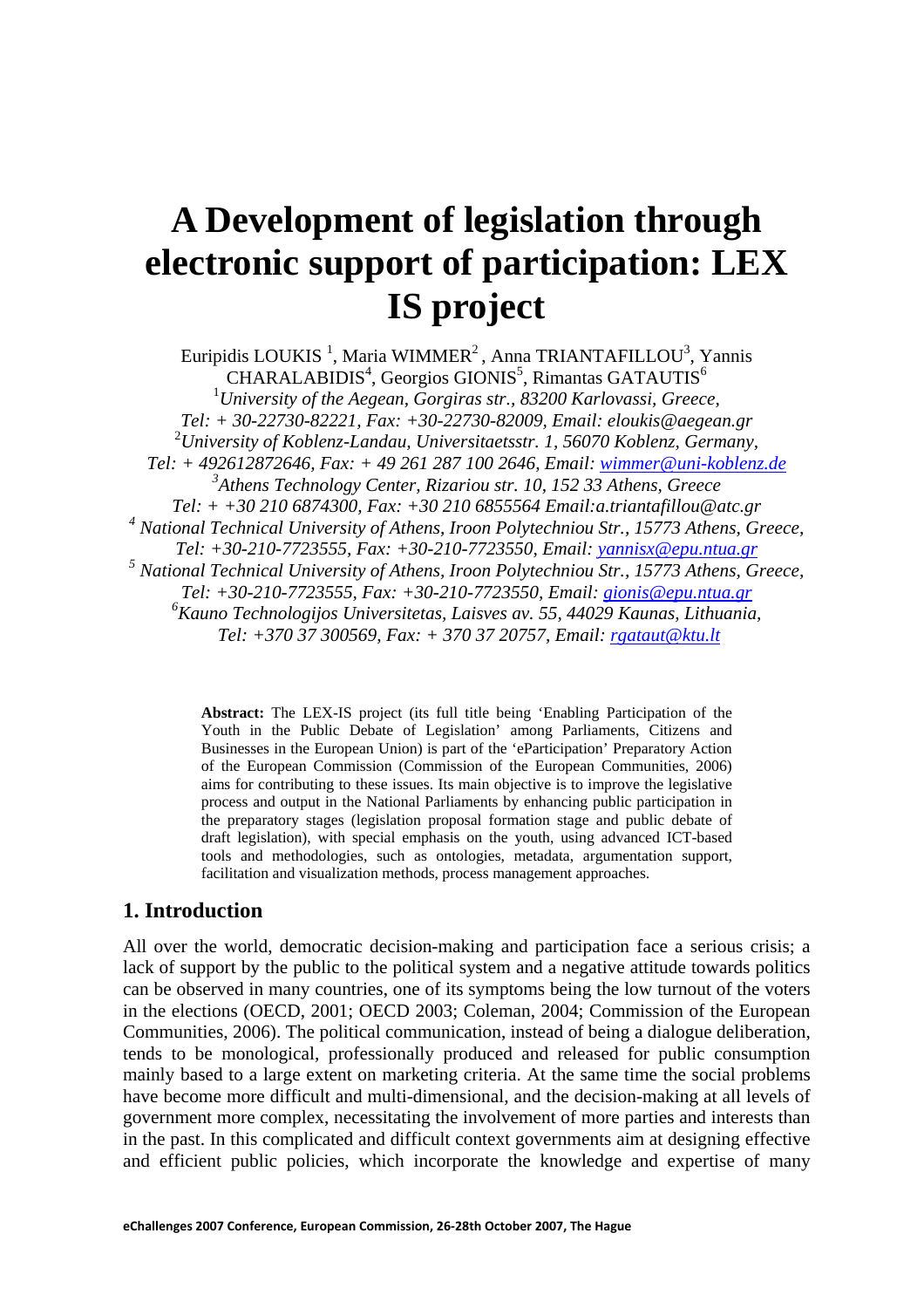stakeholders. These pubic policies should be widely supported by the stakeholders and by their societies in general.

However, although in the literature the high potential of ICT for supporting and enhancing public participation im policy making has been recognized and highly emphasized, it has not been sufficiently investigated in more detail: only to a very small extent has been examined how particular ICT can be used for supporting and enhancing particular public participation forms and processes, how useful they can be, what value they can generate in various real-life situations and also which are the main determinants of this value; according to OECD there is 'limited experience to date' in this area [8]. The present paper contributes to bridging this gap by describing an investigation of the potential of two important ICT, argumentation systems and ontologies, for supporting and enhancing public participation in the most important public policy process: the legislation process. The development of legislation for managing the complex and multi-dimensional problems that modern societies face is much more difficult and complex than in the past, and necessitates the involvement of a big number of parties and interests, so it is necessary to support it with advanced ICT. The investigation described in this paper has been performed as part of the LEX-IS project (its full title is 'Enabling Participation of the Youth in the Public Debate of Legislation' among Parliaments, Citizens and Businesses in the European Union) (http://www.eu-participation.eu/lex-is/), which is currently implemented as part of the 'eParticipation' Preparatory Action of the European Commission (http://www.euparticipation.eu). The main research question addressed in this investigation is: which are the best ways of using argumentation systems and ontologies for supporting and enhancing public participation in the two basic preparatory stages of the legislation process: in the legislation proposal preparation stage and in the stage of debate on draft legislation.

## **2. Objective**

The papers aims to explore the importance of eParticipation in modern government activities, the need for innovative eParticipation solutions, technological approach of proposed solution and expected results of such technology implementation

### **3. eParticipation challenge for the governments**

The paradox of contemporary politics is that public access to Parliament has never been greater, but the mood of public remoteness and alienation from the formal democratic process has never been more acute. The noisy vivacity of political speech, characteristic of the ancient agora or the market square, assumes nowadays a distant and romantic quality, while the political speech, witnessed via the broadcast transmission of parliamentary theatre, is regarded as performance.

Electronic participation (e-participation) has hitherto been almost uncritically promoted and emphasized as having great potential of transforming relations between administration and the public, and expected to help reform the classical model of democratic involvement. In this context, Arnstein claims that the involvement of the public in decision-making represents a distribution of power from the authority to the citizens.

As stated in recent eGovernment-related publications, instead of dialogical deliberation, political communication has tended to be monological, professionally produced and released for public consumption as a marketing exercise. For most citizens, political debate has come to be perceived as something to watch – or to switch off.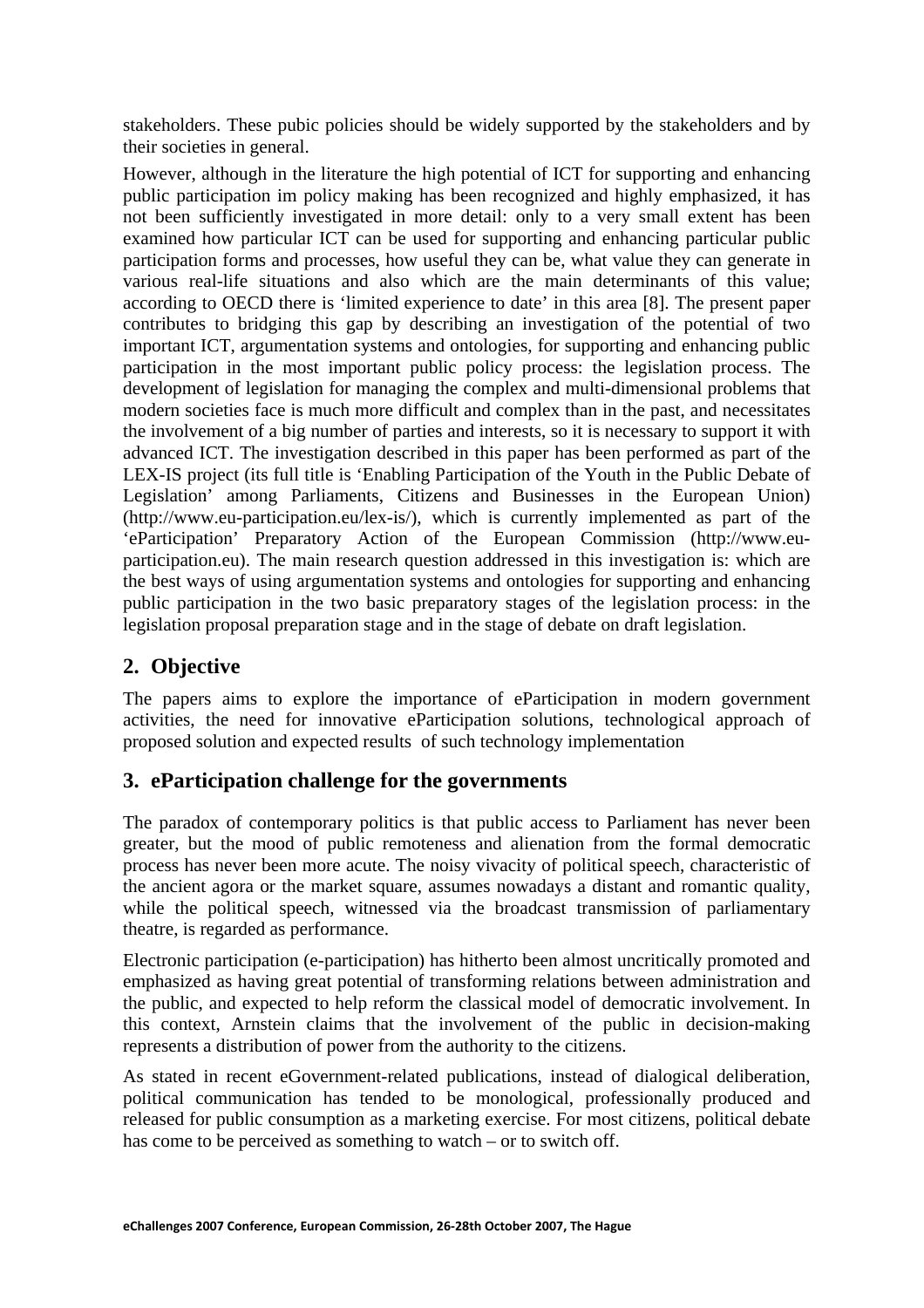Recent reports suggest increasing participation across Europe, while proposing an eParticipation Framework to be viewed under three axes:

- *E-information*: The government websites offer information on policies and programmes, budgets, laws and regulations, and other briefs of key public interest. Tools for dissemination of information exist for timely access and use of public information, including web forums, e-mail lists, newsgroups and chat rooms.
- *E-consultation*: The government website explains e-consultation mechanisms and tools. It offers a choice of public policy topics on line for discussion with real time and archived access to audios and videos of public meetings. The government encourages citizens to participate in discussions.
- *E-decision making*: The government indicates that it will take citizen input into account in decision making and provides actual feedback on the outcome of specific issues.

In general, participation in policy-making and the legislative procedures falls into the mission of the National Parliaments. Historically, the foremost responsibility of a Parliament has been the legislative one, principally encompassing voting of Statutes (i.e. legislative Acts, typical laws) and revision of the Constitution. A typical legislation procedure in Parliaments includes discussing, working out and passing typical laws and can be facilitated if the statutory authority collects (and acts upon) evidence, opinions and perspectives from all the interested or affected citizens and associations. By default, the level at which the public can be involved varies with the relevant legislation.

National Parliaments in EU represent citizens dwelling in large and sparsely populated areas, making frequent face-to-face meetings impractical. In addition, the general lack of awareness of the participative options available and the underlying alienation from existing political systems and structures (manifested by a negative attitude towards politics, regarding any public involvement as vain effort, since 'all decisions have already taken') reflect the political view of the vast majority. The situation exacerbates with political disputes and verbose speeches on behalf of the politicians, which discourage citizens from attending the sessions and thus undermine the legal process and the authority of the Parliamentarians. In fact, according to EPRI Knowledge, Parliamentarians and citizens in most developed democracies, seem hopelessly bound together in an "unhappy marriage": Both of them can be said to be on the one hand, dissatisfied and resentful, while on the other seeking for more opportunities to interact, converse, be listened to and in general, more responsiveness. The risk in this situation is not only a potentially acrimonious divorce, but a risk of long term damage to the institution – the parliamentary representative system - itself.

eParticipation potential is still far from being fully realized, as stated by Ake Gronlund: "*e-Democracy IT tools are so far mainly quite simple mainstream systems…*" and "*…more advanced IT tools have to be employed to support the participation*". These mainstream systems include websites, e-mail, FAQ lists, web-based discussion boards, which are recognized as a useful way of encouraging and supporting eDemocracy. Although such systems can indeed encourage participation and debate, they generally provide no structure to the information gathered. There is an imperative need therefore for defining a methodology which addresses the requirement for structured discussion rules in a reflective discussion about a policy issue, creates visualizations of such discussions and eventually eliminates the dependence of the emerging results upon post-hoc analysis.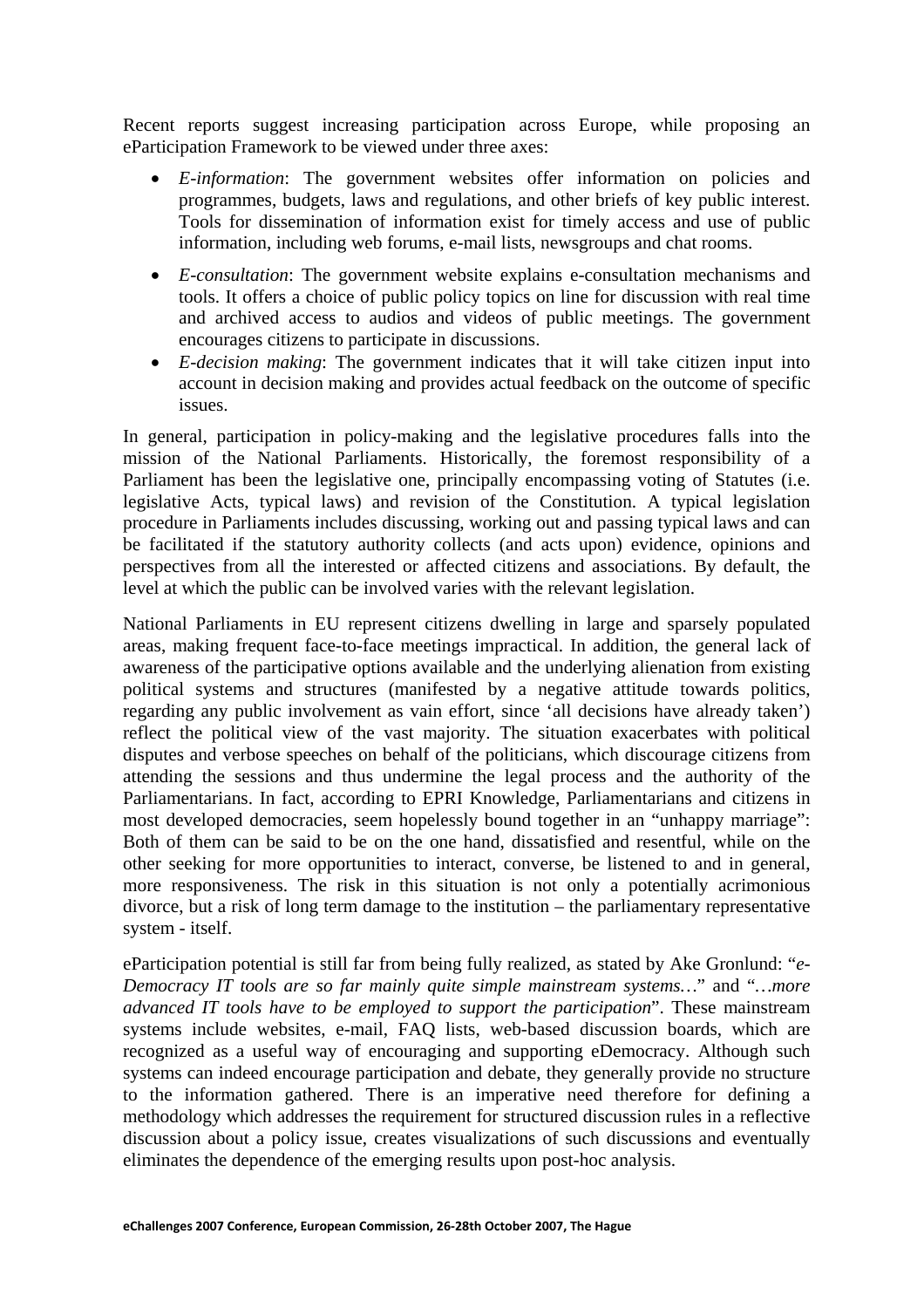Based on the above analysis, it is evident that there is a strong need to provide more sophisticated solutions in order to improve the legislative process in the Parliaments by enhancing the public participation in the preparatory stages (legislation formation and debate).

# **4. Methodology**

Taking into consideration the need to improve the legislative LEX-IS project propose to establish eParticipation platform that promotes the use of ICT tools and applications with advanced functionalities (such as modelling capabilities, workflow and role assignment, argument visualisation, enhanced searching, etc) in order to provide the average citizen or NGO with state-of-the-art technologies, and in order to participate actively in the decisionmaking process by interacting directly with decision-makers', appears to be critical for the providing the citizen with "feel of power" that will push him/her to participate, thus leading to a significant reduction of the democratic deficits.

The actual users of the platform will be Members of the Parliaments (MPs) and other operational staff of the Parliaments, Citizens, with a specific orientation towards the participation of teenagers, Businesses, Non-governmental organisations and collective/representation bodies and independent legal experts and public servants taking part in law formulation.

The development of the platform will be based on following methodological assumptions:

- Analysis of already existing community of users i.e. Ministries and relevant institutions, Parliaments, citizens, businesses, NGOs and socio-economic groups' needs and requirements. These users groups will be categorized to discrete user groups with specific characteristics and requirements from the system. In parallel a needs model will be enriched and refined where necessary according to the various sets of existing requirements – i.e. legislative process stages and sub-stages, structure of EU and national legislation, argumentation support methods, etc – in order to constitute a semantically annotated repository of models that will "drive" the system's operation.
- Basing on users groups semantic model existing architectural components will be integrated to a fully functional e-Participation platform with specific functional features – i.e. workflow awareness legislative information structuring, retrieval and visualisation, argumentation support, etc.
- The integrated e-Participation platform will be put through a period of pilot operation where all its features and capabilities will be tested and evaluated in a pragmatic environment of real life events.

# **3. Technology Description**

LEX-IS platform aims to bring the following main services to Parliaments, Businesses, Citizens and, especially, youngsters:

- **The ability to query and view** the legal structures and elements (draft laws, legal components, legal documents, supportive information) in multiple levels of abstraction and decomposition, using content management engines and legal metadata schemas already available within the consortium.
- The ability to view the argumentation structure of a law that is under formation, using semantic annotation and argument visualisation techniques.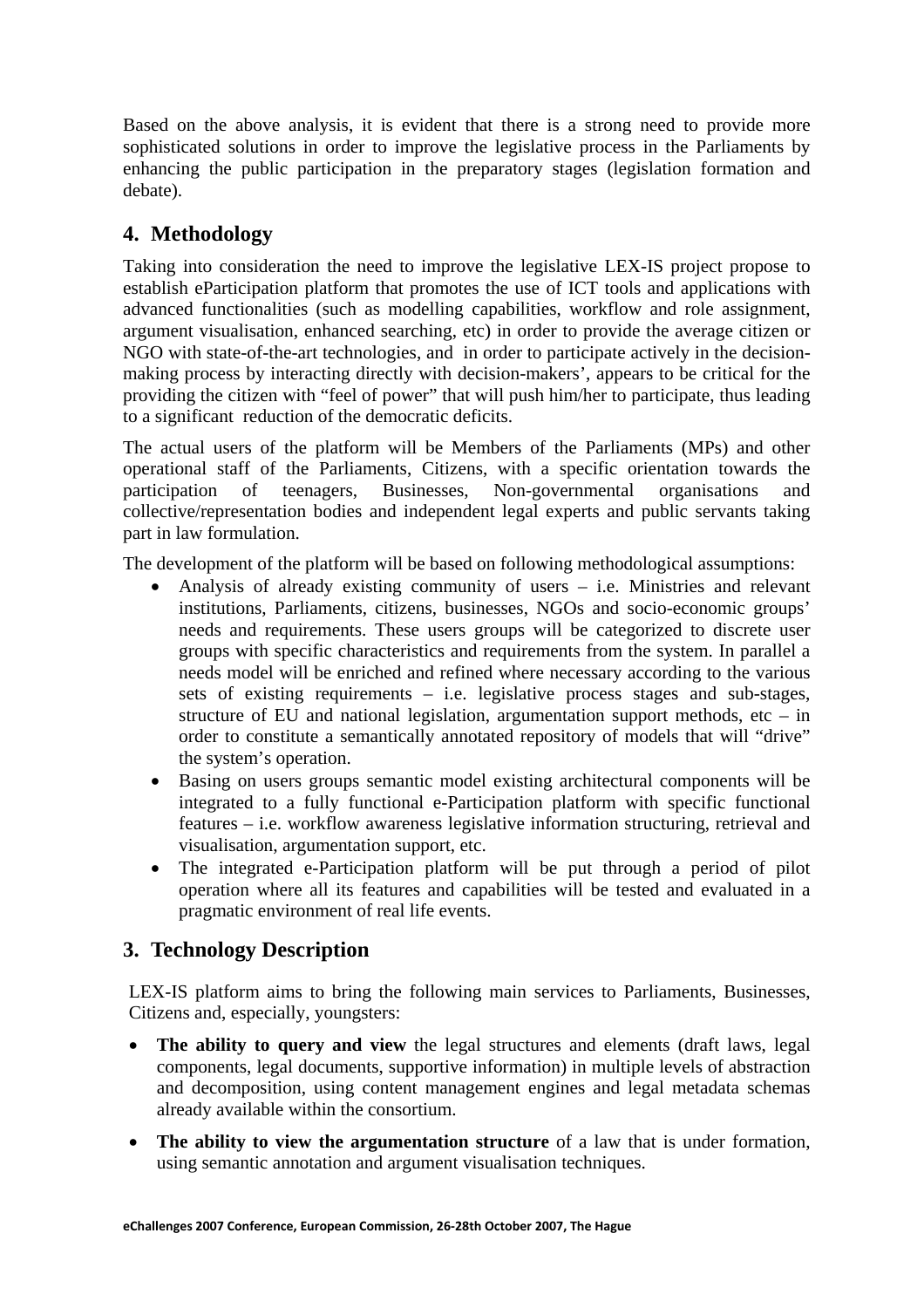• **The ability to express opinions** around legal components, arguments that are presented by the participating organisations, or opinions of other parties, in a structured way that promotes participative decision-making.

IN order to provide these services LEX-IS platform architecture comprises three main areas, the universal repository, the core functionality subsystems and the participative platform web front end.



*Figure 1: Platform Architecture* 

The Universal Storage Subsystem is the main storage facility of the system and it comprises three distinct repositories.

**1. The Ontological Repository for Legislation/Legislative Information,** which constitutes the main area for storing legislation and legislative information. This repository is based upon the Legal Framework ontology which is developed by the project consortium and proposes a novel way to organise and structure legal information, using ontological features that enhance content access and content interpretation based on the interrelations among the data entities defined in the ontology. Specifically the Legal Framework ontology embodies the current structure of the EU Legal Framework and the way this relates to National Legal Frameworks. Through this, the ontology not only provides a way for organising legislation and legislative information but additionally it incorporates and represents all the accompanying interdependencies between EU and national frameworks thus allowing for the extraction of valuable conclusion such as the existence of cross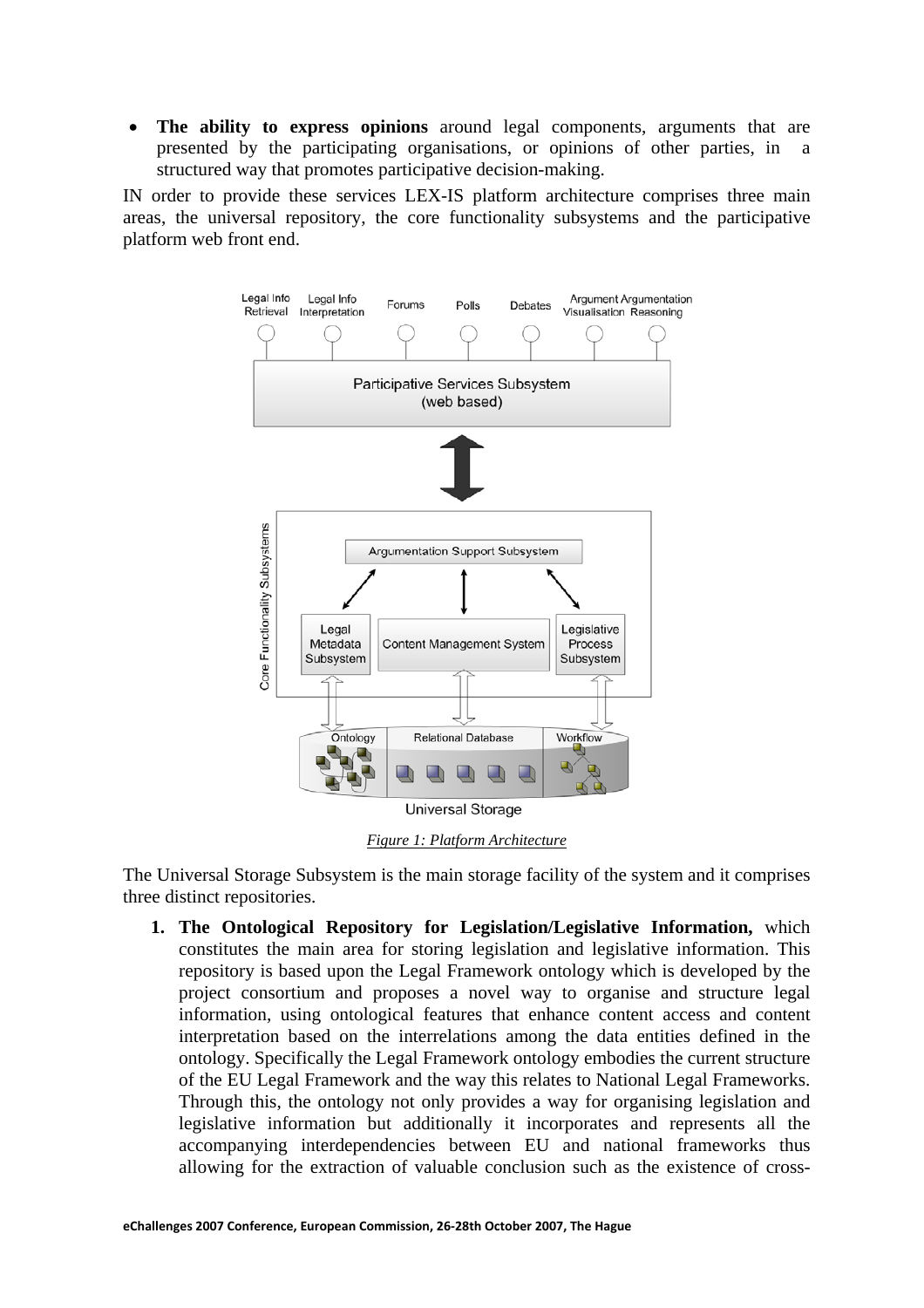border issues that connect to EU legislation and local laws, the current implementation status of EU legislation in national framework and the impact of EU legislation to local frameworks. The following figures present the structure of EU legislation and its interrelations to local frameworks and the current status of the Legal Framework ontology:

- **2. The Relational Database,** which is a standard database for the storing of all conventional data and information that will be handled through the system – i.e. user profiles, information about polls, discussions, debates, mailing lists, banners, leaflets, news, events, etc
- **3. The Workflow Model Repository,** which stores the necessary models regarding the execution flow, related user roles and accompanying actions in the several substages that each on of the two main stages of the legislative process comprises. Up to now the consortium has already developed such a model that, according to the specifications stated in the work programme of the call, separates the legislative process into two discrete stages – the legislation proposal formation stage and the debate on draft legislation stage, each one of which incorporates other individual sub-stages. The entire procedure as it is realized in the workflow that will be executed by the system resembles two cones connected at their bottoms. In the first stage (legislation formation) the system engages a relatively broad user base of (e.g. Ministries and members of the Parliament) in order to discuss upon existing legislation, policies and needs. As we move on into that stage the system enables fewer and more fitted and skilled users (e.g. Parliamentary Committees) to participate in order to proceed to the formulation of the necessary legal elements. The first stage ends with the drafting of the legislation solely by the authorized parties (e.g. a national Parliament or Public Administration). The second stage starts taking as input the draft legislation and gradually engages more and more users in the debates around it. Primarily NGOs and collective bodies participate in order to finalize the legislation's description and as we move on the user base becomes even broader by enabling business and citizens to participate. At every stage and substage the system is fully aware of the user groups that are allowed to participate and provides them with the necessary support through a series of specially customized services – information retrieval, argument visualisation, argumentation reasoning, etc – according to their profile. The following figure presents the workflow model at its current state: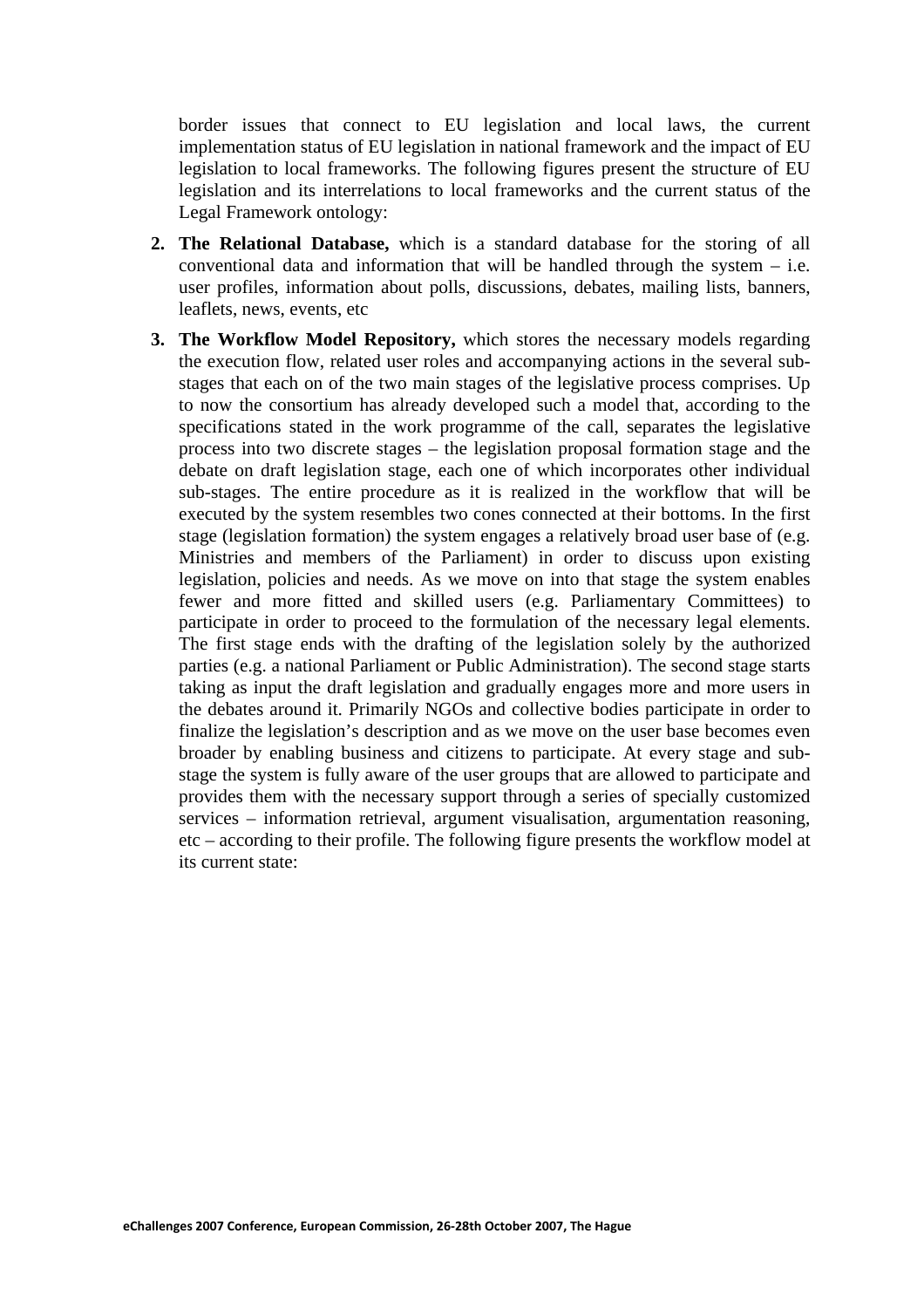

*Figure 2: Legislative Process Workflow Model*

The group of subsystems implements the basic functionalities of the system, it comprises four distinct subsystems:

- **1. The Legal Metadata Subsystems,** which utilizes the Legal Framework ontology in order to store and retrieve legislation and legislative information. The subsystem incorporates the various interrelations defined among the several entities of the ontology and based on this logic performs two basic tasks: Accepts *Retrieve Requests* and Accepts *Store Request.*
- **2. The Content Management Subsystem.** The content management subsystem based on ATC's DOC ASSET, is a web based document management solution that will allow the stakeholders / policy makers to capture, store and manage digital content, in any format (documents, images, excel files, PDFs), offering a complete and secure electronic environment for storage, management and delivery of information. The content management system will support **Collaboration, Document management and Workflow Management.**
- **3. The Legislative Process Subsystem.** The current subsystem enables the platform to be state aware. Particularly this subsystem implements the Legislative Process Workflow model in order to be able to differentiate between the two discrete stages of the legislative process, and their included sub-stages, to allow access to the proper categories of user groups and provide them with the appropriate services to match their needs at each stage. An relevant example of a "live workflow" that will indicate the process followed by the legislation bodies is depicted in the following Figure.
- **4. The Argumentation Support Subsystem.** The current subsystem is responsible for providing the necessary argumentation support to every category of users. To achieve this it implements a specific methodology that determines the best course of action for every user request based on the nature of the user and the current state of the legislative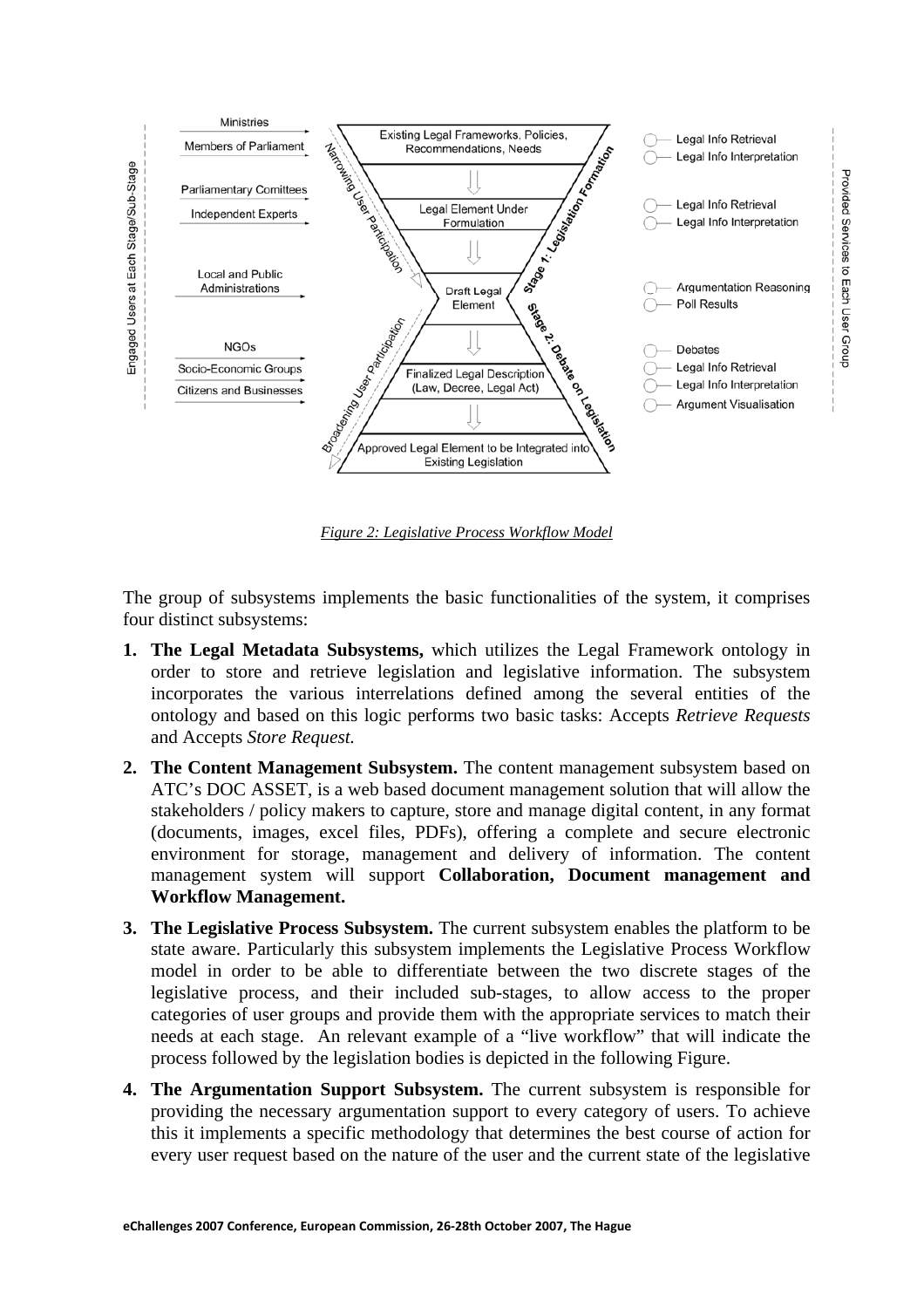process. To achieve this, it communicates with every other subsystem in order to retrieve the required information to make the best possible decision in each situation, for example it connects to

- the Content Management Subsystem in order to get information about the profile of the user who is making the request.
- the Legislative Process Subsystem in order to get information that determine the exact stage in the legislative process that the system is in and provide the corresponding form of argumentation support – e.g. argument visualisation, argumentation reasoning, etc
- the Legal Metadata Subsystem in order to retrieve the necessary information to be represented.

## **5. Results**

LEX-IS promotes a shift toward greater direct public involvement, having impact on all the involving parties, that constitute the LEX-IS targeted chain (from citizens, businesses, youth and NGOs to National Parliaments and the policy-making procedure), with the long term objective of strengthening representative democracy. The LEX-IS intends to provide value at an institutional, communicative and technological level, and spins around the following axes:

- Producing better quality policy with visualization capabilities.
- Building trust and gain acceptance of policy by giving NGOs, citizens, businesses and the youth the means to supervise government and policy implementation and balancing the power of lobby organisations.
- Sharing responsibility for policy-making which is accomplished by fostering active citizenship.

LEX-IS innovative process will facilitate citizens, businesses, youth, NGOs and Parliamentarians in adapting to an electronic-digital era and to claiming a further freedom of expression. With LEX-IS Platform, NGOs mainly, but individual citizens as well, have the potential to involve themselves directly in the resolution of problems, contributing opinions and ideas that will allow for an improvement in the knowledge of the decisional process followed by the National Parliaments (the term that has recently emerged and corresponds to that definition is e-cognocracy<sup>1</sup>). By fostering the commitment of the average citizen or juvenile for issues of public welfare, LEX-IS shall help citizens and the youth explore issues regarding the discourse on political issues and consensus finding, deepen their knowledge and enhance their ability to participate in the political, technical, and administrative decisions that affect them. Besides, they have demonstrated this capability when they have been given the chance.

### **6. Conclusions**

LEX-IS project aims to use and evaluate advanced state-of-the-art ICT-based tools and methods, such as ontologies, metadata, argumentation support, facilitation and visualization methods, advanced process and workflow management, etc., for improving the legislative

 $\overline{a}$ 1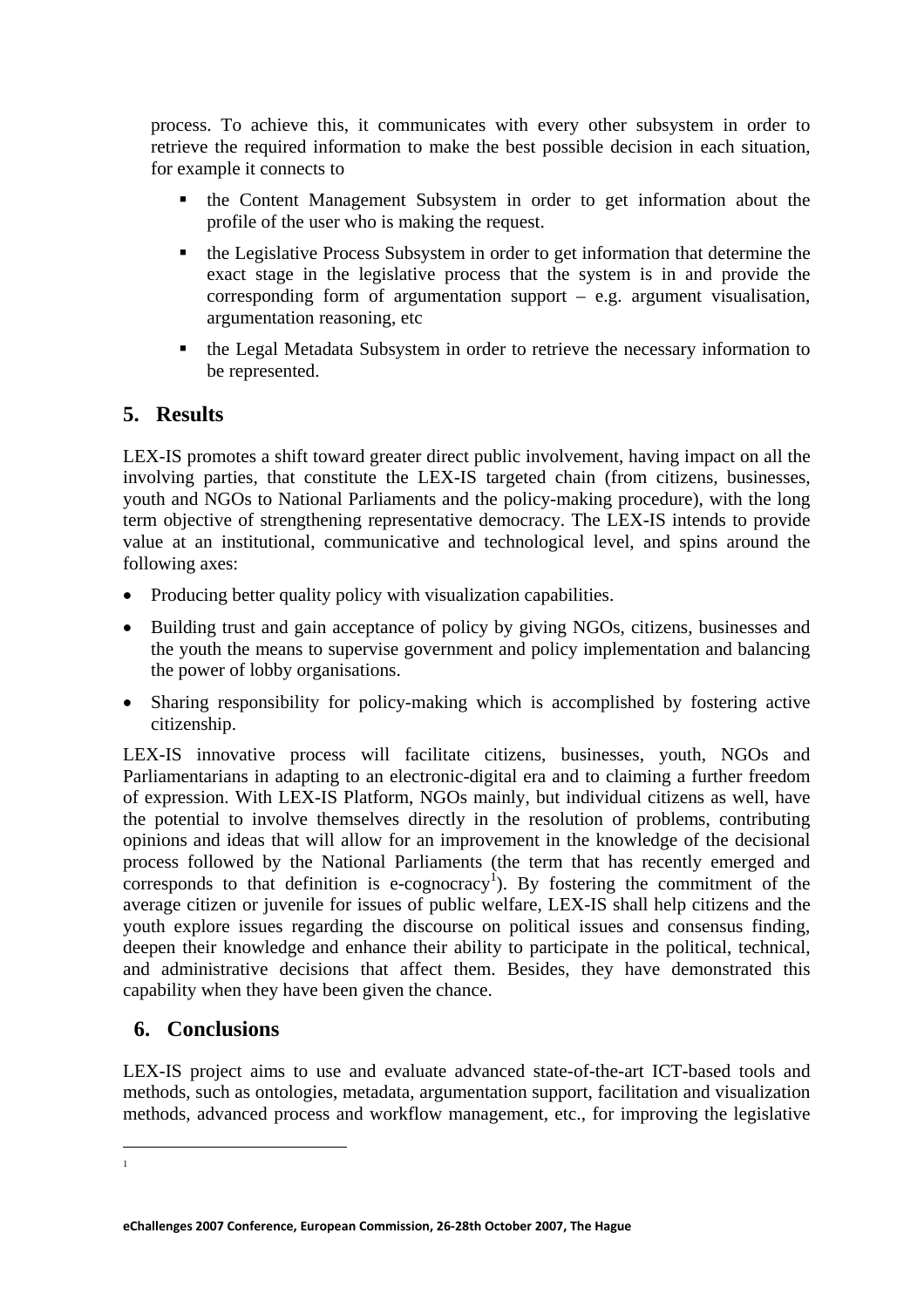process in National Parliaments through enhancing public participation in its first two preparatory stages (legislation proposal formation and public debate of draft legislation). This project aims at addressing quite interesting (both from the scientific and the practical application viewpoint) research questions: which are the best ways of using these advanced ICT-based tools and methodologies for supporting - enhancing public participation in the preparatory stages of the legislation process, how useful they are and what value they generate, which are the main factors that determine this value (quantitatively and qualitatively) and which are the main barriers to their wide use by the public. LEX-IS platform will ensure transparency and openness of the policy process, without discriminating against any minority, since all citizens, as well as young people, more or less attuned to the issues of the poor, minorities or those left out of the policy process are included in the innovative participation model supported by the project. Deliberation in LEX-IS may also bring a new legitimization and basis for political decision making, since better legislation that will express citizens' opinions, make rational decisions in the public interest and ensure equal and equitable processes and outcomes is envisaged to be the project's major impact.

#### **References**

- [1] COLEMAN S. Connecting Parliament to the public via the Internet Two case studies of online consultations. Information, Communication & Society Vol. 7, No. 1, March 2004, pp. 1–22
- [2] COMMISSION OF THE EUROPEAN COMMUNITIES, eParticipation in the context of legislative processes – Work Programme 2006, DG Information Society and Media.
- [3] COMMISSION OF THE EUROPEAN COMMUNITIES, i2010 eGovernment Action Plan: Accelerating eGovernment in Europe for the Benefit of All, COM (2006) 173, Communication from the Commission to the Council, the European Parliament, the European Economic and Social Committee and the Committee of the Regions, Brussels 2.04.2006.
- [4] EPRI Knowledge Deliverable D102: Study 2 What citizens want: How young citizens are behaving in the digital era and what parliamentarians need to know to respond, May 2006/
- [5] GIONIS G., CHARALABIDIS Y., ASKOUNIS D., Capturing Legal Issues: A Methodological Framework to Serve All Needs, Workshop on Enterprise Software Application Interoperability for Businesses and Governments (ISBG 2006), in Conjunction with PAKM 2006, 29-30 November, 2006, Vienna, Austria.
- [6] GORDON, T. F., RICHTER, G, Discourse support systems for deliberative democracy, Proceedings of EGOV 2002 International Conference, September 2-6, 2002, Aix-en-Provence, France.
- [7] GRONLUND A., e-Democracy: in search of tools and methods for effective participation, Journal of Multi-Criteria Decision Analysis vol. 12 (2-3), 2003.
- [8] KARACAPILIDIS, N., LOUKIS, E., DIMOPOULOS, ST., A Web-based System for Supporting Structured Collaboration in the Public Sector, Proceedings of EGOV 2004 International Conference, August 30 – September 3, 2004, Zaragoza, Spain.
- [9] KARACAPILIDIS, N., LOUKIS, E., DIMOPOULOS, ST., Computer-supported G2G collaboration for public policy and decision-making, Journal of Enterprise Information Management, Vol. 18, No. 5, 2005, pp. 602-624.
- [10]LOUKIS, E., An Ontology for G2G Collaboration in Public Policy Making, Implementation and Evaluation, Artificial Intelligence and Law, Special Issue on e-Government, e-Democracy & e-Governance (accepted for publication).
- [11]LOUKIS, E., Electronic Government-to-Government (G2G) Collaboration, chapter of Anttiroiko, A., Malkia, M. (editors), Encyclopedia of Digital Government', Idea Group Publishing, July 2006.